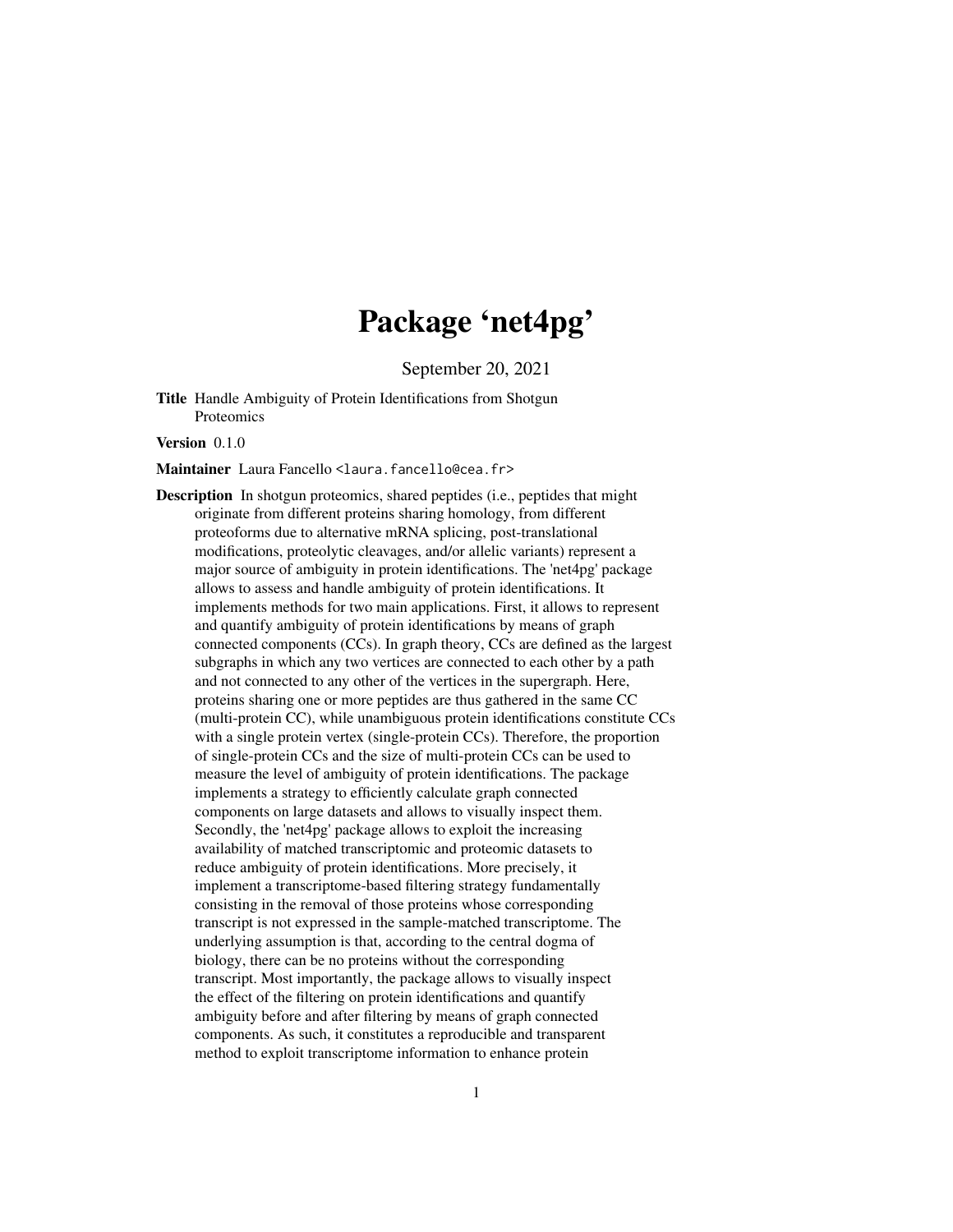<span id="page-1-0"></span>identifications. All methods implemented in the 'net4pg' package are fully described in Fancello and Burger (2021) [<doi:10.1101/2021.09.07.459229>](https://doi.org/10.1101/2021.09.07.459229).

License GPL-3

URL <https://github.com/laurafancello/net4pg>

BugReports <https://github.com/laurafancello/net4pg/issues>

**Depends**  $R$  ( $> = 3.6.0$ )

Imports data.table, graph, magrittr, Matrix, methods, utils

Suggests BiocStyle, ggplot2, igraph, knitr, rmarkdown, roxygen2,

testthat  $(>= 3.0.0)$ 

VignetteBuilder knitr

Config/testthat/edition 3

Encoding UTF-8

RoxygenNote 7.1.1

NeedsCompilation no

Author Laura Fancello [aut, cre] (<<https://orcid.org/0000-0003-4708-4080>>), Thomas Burger [aut, ctb] (<<https://orcid.org/0000-0003-3539-3564>>)

Repository CRAN

Date/Publication 2021-09-20 15:20:02 UTC

# R topics documented:

| Index |  |
|-------|--|
|       |  |
|       |  |
|       |  |
|       |  |
|       |  |
|       |  |
|       |  |
|       |  |
|       |  |

cc\_composition *Get peptides and peptide-to-protein mappings for each connected component*

#### Description

Get peptides and peptide-to-protein mappings for each connected component. For each connected component, first extract its protein members; then, extract all specific and shared peptides mapping on those protein; finally, extract the subset of incidence matrix representing peptide-to-protein mappings.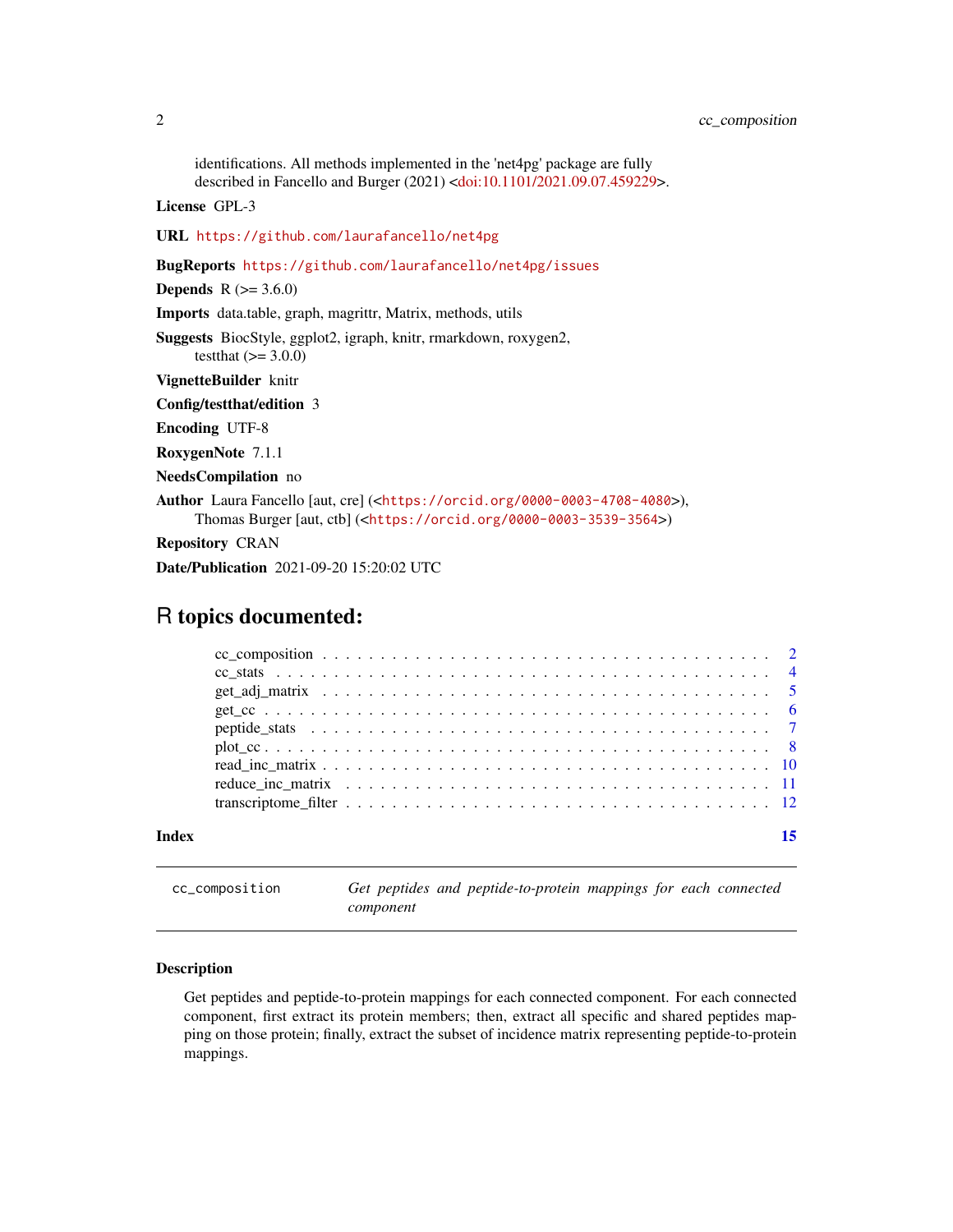# cc\_composition 3

#### Usage

cc\_composition(cc.proteins, incM)

#### Arguments

| cc.proteins | a list of vectors (one for each connected component), each enumerating the<br>proteins members of a connected component.                                                                                                              |
|-------------|---------------------------------------------------------------------------------------------------------------------------------------------------------------------------------------------------------------------------------------|
| incM        | a logical matrix containing the incidence matrix with its column and row<br>names (respectively, protein and peptide identifiers) names and 0 or 1 values<br>indicating whether or not the peptide maps on the corresponding protein. |

#### Value

a list of two elements: i. a list of vectors (one for each connected component) enumerating peptides mapping on protein members of each connected component; ii. a list of matrices or vectors (one for each connected component) representing peptide-to-protein mappings for each connected component; matrices are used if multiple peptides identify protein members of that connected component, vectors if only a single peptide.

#### Author(s)

Laura Fancello

```
# Read the tab-delimited file containing the proteome incidence matrix
incM_filename <- system.file("extdata"
                             , "incM_example"
                             , package = "net4pg"
                             , mustWork = TRUE)
rownames_filename <- system.file("extdata"
                                  , "peptideIDs_incM_example"
                                  , package = "net4pg"
                                  , mustWork = TRUE)
colnames_filename <- system.file("extdata"
                                 , "proteinIDs_incM_example"
                                 , package = "net4pg"
                                 , mustWork = TRUE)
incM <- read_inc_matrix(incM_filename = incM_filename
                 , colnames_filename = colnames_filename
                 , rownames_filename = rownames_filename)
# Only retain proteins with at least one shared peptide and all peptides
# mapping on such proteins.
incM_reduced <- reduce_inc_matrix(incM)
# Generate adjacency matrix describing protein-to-protein mappings
adjM <- get_adj_matrix(incM_reduced)
# Generate graph of protein-to-protein connections and calculate its
# connected component
multProteinCC <- get_cc(adjM)
# For each connected component, extract peptides mapping on its protein
# members and the subset of the incidence matrix describing peptide-to-protein
```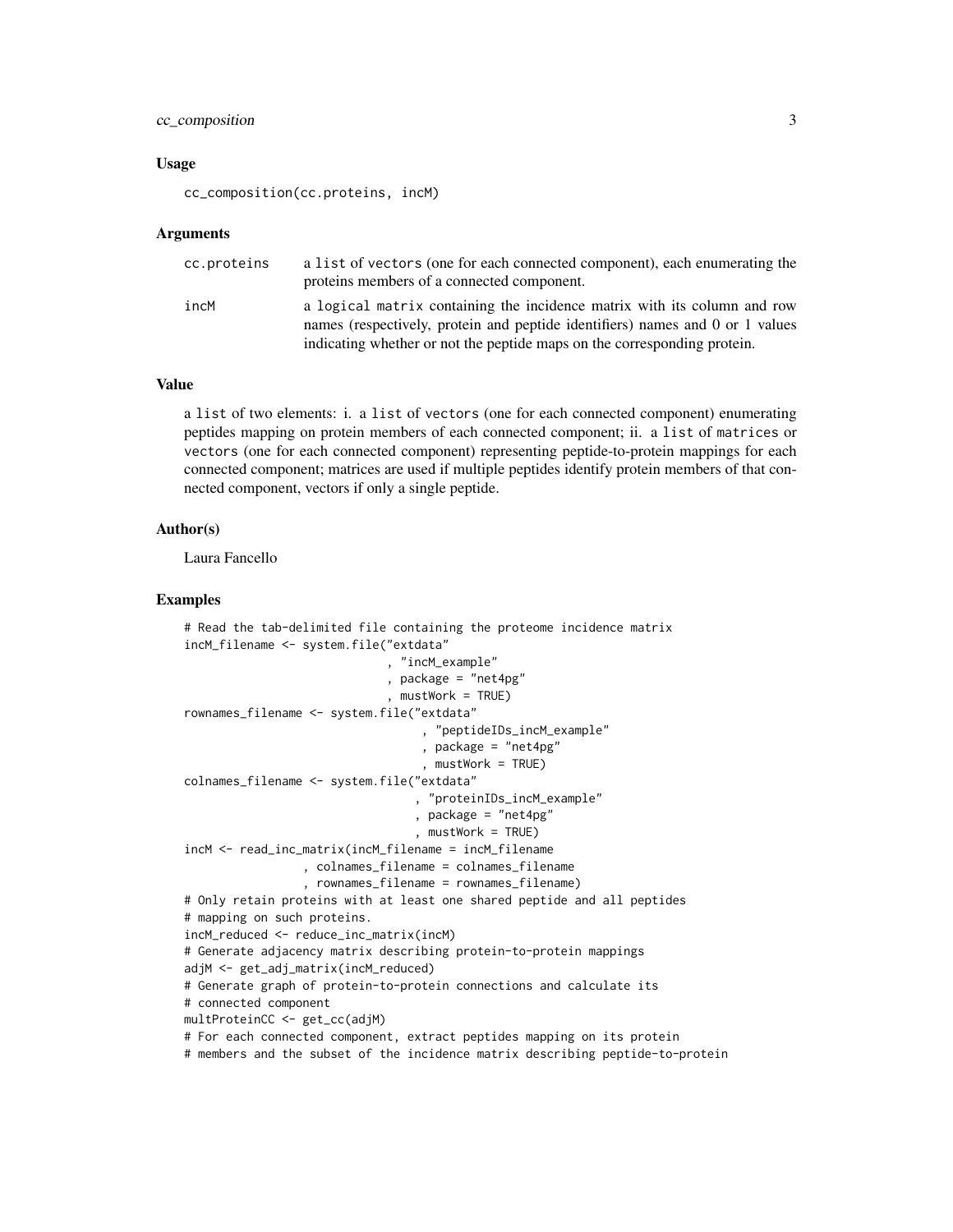<span id="page-3-0"></span>4 cc\_stats community and  $\frac{1}{2}$  cc\_stats community and  $\frac{1}{2}$  cc\_stats community and  $\frac{1}{2}$  cc\_stats

```
# mapping
cc.peptides.incM <- cc_composition(cc.proteins = multProteinCC$cc
                                  , incM = incM)
```
#### cc\_stats *Provide statistics on the CCs size*

# Description

Provides the CC size distribution, which is the number of CCs including a given number of protein members, and the proportion of single- vs multi-protein CCs.

# Usage

cc\_stats(incM, cc.proteins, reducedIncM)

#### Arguments

| incM        | a logical matrix containing the incidence matrix with its column and row<br>names (respectively, protein and peptide identifiers) names and 0 or 1 values<br>indicating whether or not the peptide maps on the corresponding protein.                                                |
|-------------|--------------------------------------------------------------------------------------------------------------------------------------------------------------------------------------------------------------------------------------------------------------------------------------|
| cc.proteins | a list of vectors (one for each connected component), each enumerating the<br>proteins members of a connected component.                                                                                                                                                             |
| reducedIncM | a logical value indicating if the input matrix is the original complete inci-<br>dence matrix or a reduced version of it which only contains proteins with at<br>least one shared peptide and all peptides mapping on such proteins (generated<br>by the reduce_inc_matrix function. |

#### Value

a list of four outputs: i. a vector containing all those proteins which belong to single-protein connected component (each protein is a single-protein connected component); ii. an integer representing the number of single-protein CCs; iii. an integer representing the number of multi-protein CCs; iv. a data.frame describing size distribution of connected components (number of connected components per number of protein members)

#### Author(s)

Laura Fancello

```
# Read the tab-delimited file containing he proteome incidence matrix
incM_filename <- system.file("extdata"
                             , "incM_example"
                             , package = "net4pg"
                             , mustWork = TRUE)
```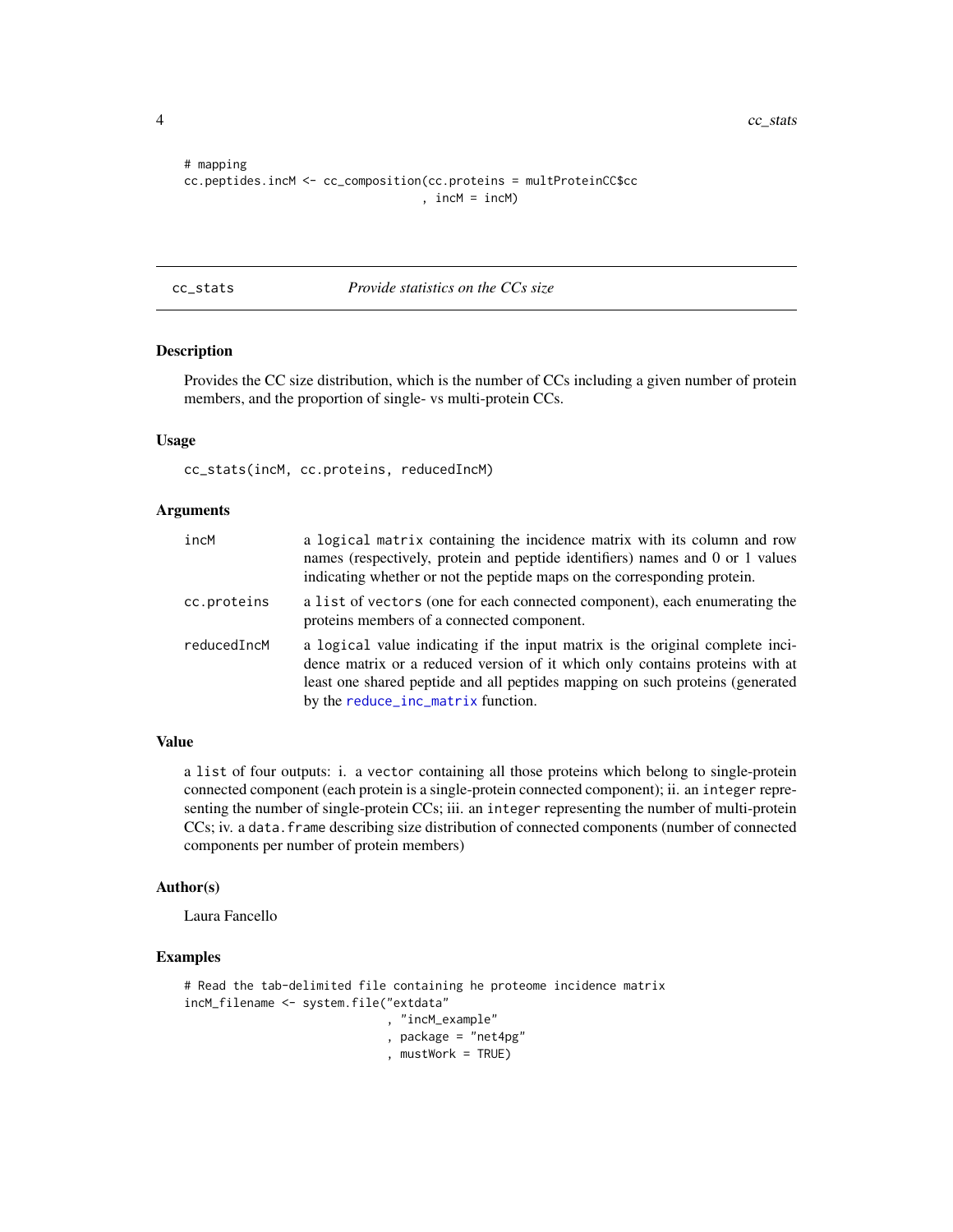```
rownames_filename <- system.file("extdata"
                                   , "peptideIDs_incM_example"
                                   , package = "net4pg"
                                   , mustWork = TRUE)
colnames_filename <- system.file("extdata"
                                 , "proteinIDs_incM_example"
                                 , package = "net4pg"
                                 , mustWork = TRUE)
incM <- read_inc_matrix(incM_filename = incM_filename
                 , colnames_filename = colnames_filename
                 , rownames_filename = rownames_filename)
# Only retain proteins with at least one shared peptide and all peptides
# mapping on such proteins.
incM_reduced <- reduce_inc_matrix(incM)
# Generate adjacency matrix describing protein-to-protein mappings
adjM <- get_adj_matrix(incM_reduced)
# Generate graph of protein-to-protein connections and calculate its
# connected components
multProteinCC <- get_cc(adjM)
# CCs size and percentage of single-vs multi-protein CCs
CCstatsOut <- cc_stats(incM = incM_reduced
                      , cc.proteins = multProteinCC$ccs
                      , reducedIncM = TRUE)
```

| get_adj_matrix | Generate adjacency matrix |  |
|----------------|---------------------------|--|
|                |                           |  |

# **Description**

Generate an adjacency matrix representing protein-to-protein connections, based on shared peptides. It is generated by cross product of the incidence matrix of peptide-to-protein mappings.

#### Usage

```
get_adj_matrix(incM)
```
#### Arguments

incM a logical matrix containing the incidence matrix with its column and row names (respectively, protein and peptide identifiers) names and 0 or 1 values indicating whether or not the peptide maps on the corresponding protein.

#### Value

a numeric matrix containing the adjacency matrix, with value >0 or 0 indicating whether or not two proteins are identified by shared peptide(s)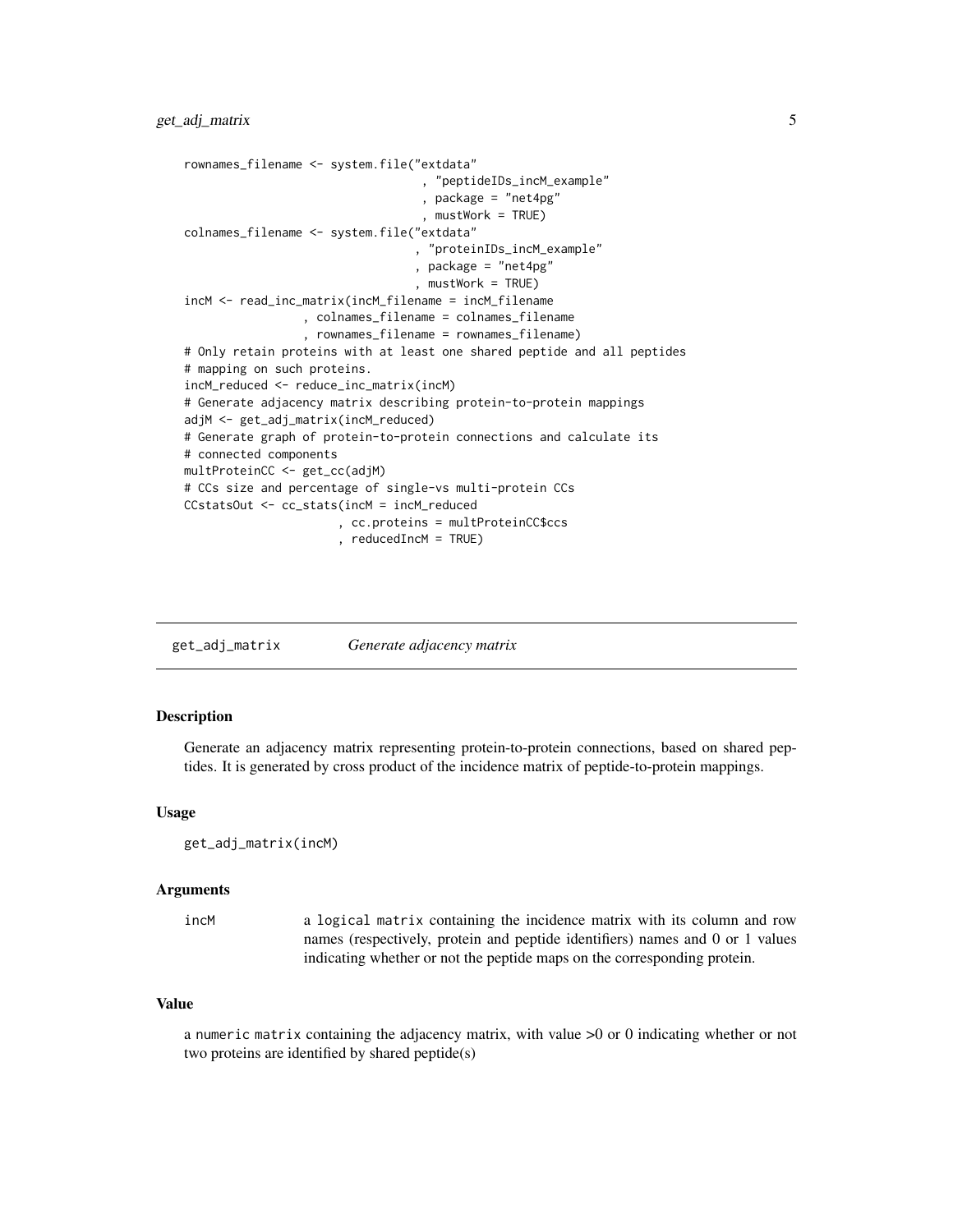#### <span id="page-5-0"></span>Author(s)

Laura Fancello

#### Examples

```
# Read the tab-delimited file containing he proteome incidence matrix
incM_filename <- system.file( "extdata"
                              , "incM_example"
                             , package = "net4pg"
                             , mustWork = TRUE)
rownames_filename <- system.file( "extdata"
                                  , "peptideIDs_incM_example"
                                  , package = "net4pg"
                                   , mustWork = TRUE)
colnames_filename <- system.file( "extdata"
                                 , "proteinIDs_incM_example"
                                 , package = "net4pg"
                                 , mustWork = TRUE)
incM <- read_inc_matrix(incM_filename=incM_filename
                 , colnames_filename=colnames_filename
                 , rownames_filename=rownames_filename)
# Only retain proteins with at least one shared peptide and all peptides
# mapping on such proteins.
incM_reduced <- reduce_inc_matrix(incM)
# Generate adjacency matrix describing protein-to-protein mappings
adjM <- get_adj_matrix(incM_reduced)
```
get\_cc *Generate graph and calculate its connected components*

#### Description

Build a graph of protein-to-protein connections from adjacency matrix and calculate its connected components.

#### Usage

get\_cc(adjM)

#### Arguments

| adjM | a numerical matrix containing the adjacency matrix, with value $>0$ or 0 indi- |
|------|--------------------------------------------------------------------------------|
|      | cating whether or not two proteins are identified by shared peptide(s)         |

# Value

a list of two elements: i. a graph representing protein-to-protein connections encoded by the adjacency matrix; ii. a list of vectors (one for each connected component) enumerating protein members of each connected component.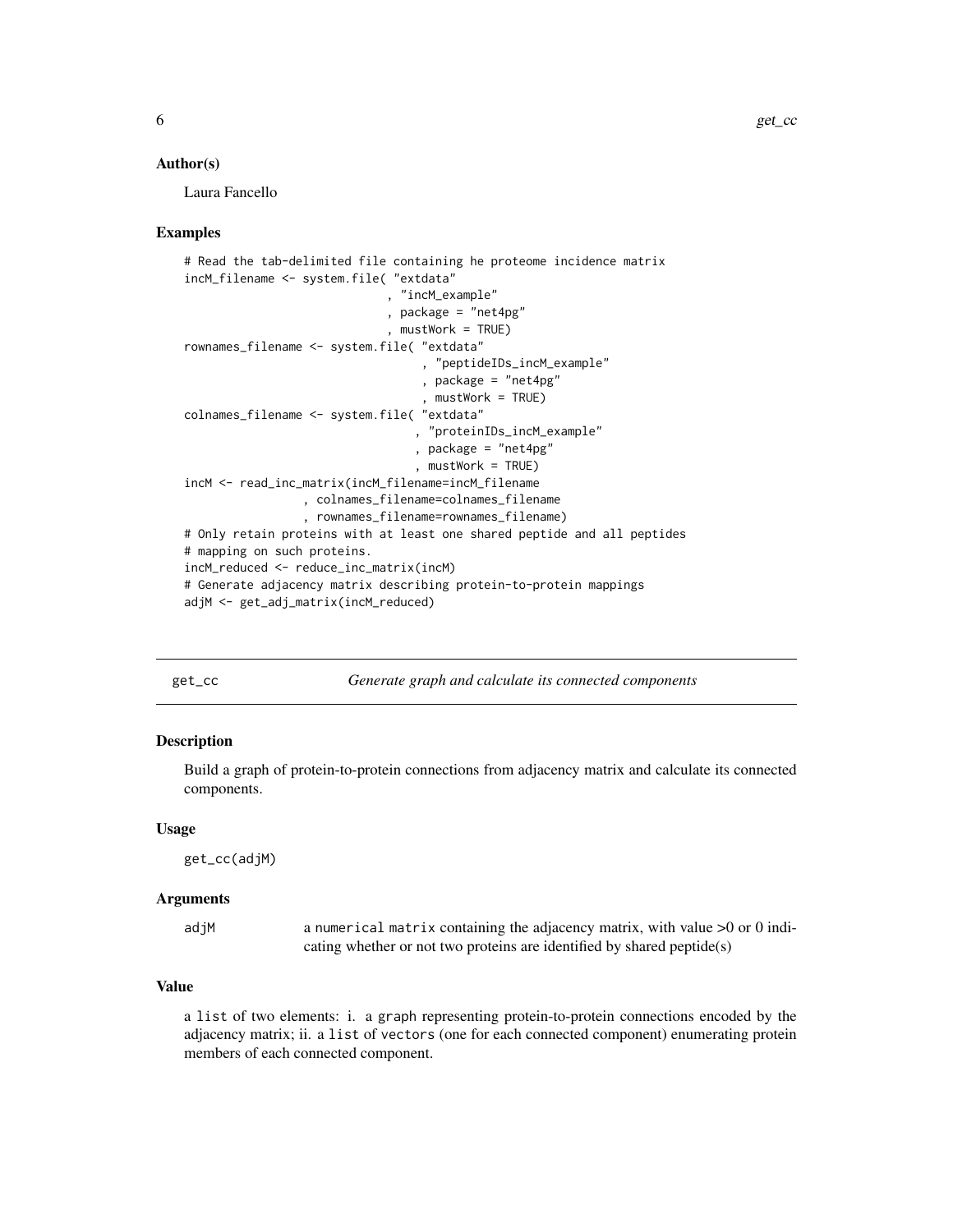# <span id="page-6-0"></span>peptide\_stats 7

#### Author(s)

Laura Fancello

### Examples

```
# Read the tab-delimited file containing he proteome incidence matrix
incM_filename <- system.file( "extdata"
                             , "incM_example"
                             , package = "net4pg"
                             , mustWork = TRUE)
rownames_filename <- system.file( "extdata"
                                   , "peptideIDs_incM_example"
                                   , package = "net4pg"
                                  , mustWork = TRUE)
colnames_filename <- system.file( "extdata"
                                  , "proteinIDs_incM_example"
                                 , package = "net4pg"
                                 , mustWork = TRUE)
incM <- read_inc_matrix(incM_filename=incM_filename
                 , colnames_filename=colnames_filename
                 , rownames_filename=rownames_filename)
# Only retain proteins with at least one shared peptide and all peptides
# mapping on such proteins.
incM_reduced <- reduce_inc_matrix(incM)
# Generate adjacency matrix describing protein-to-protein mappings
adjM <- get_adj_matrix(incM_reduced)
# Generate graph of protein-to-protein connections and calculate its
# connected components
multProteinCC <- get_cc(adjM)
```
peptide\_stats *Calculate percentage of shared vs specific peptides*

#### Description

Read in input the incidence matrix of peptide-to-protein mappings generated from valid proteomic identifications

#### Usage

```
peptide_stats(incM)
```
#### Arguments

incM a logical matrix containing the incidence matrix with its column and row names (respectively, protein and peptide identifiers) and 0 or 1 values indicating whether or not the peptide maps on the corresponding protein.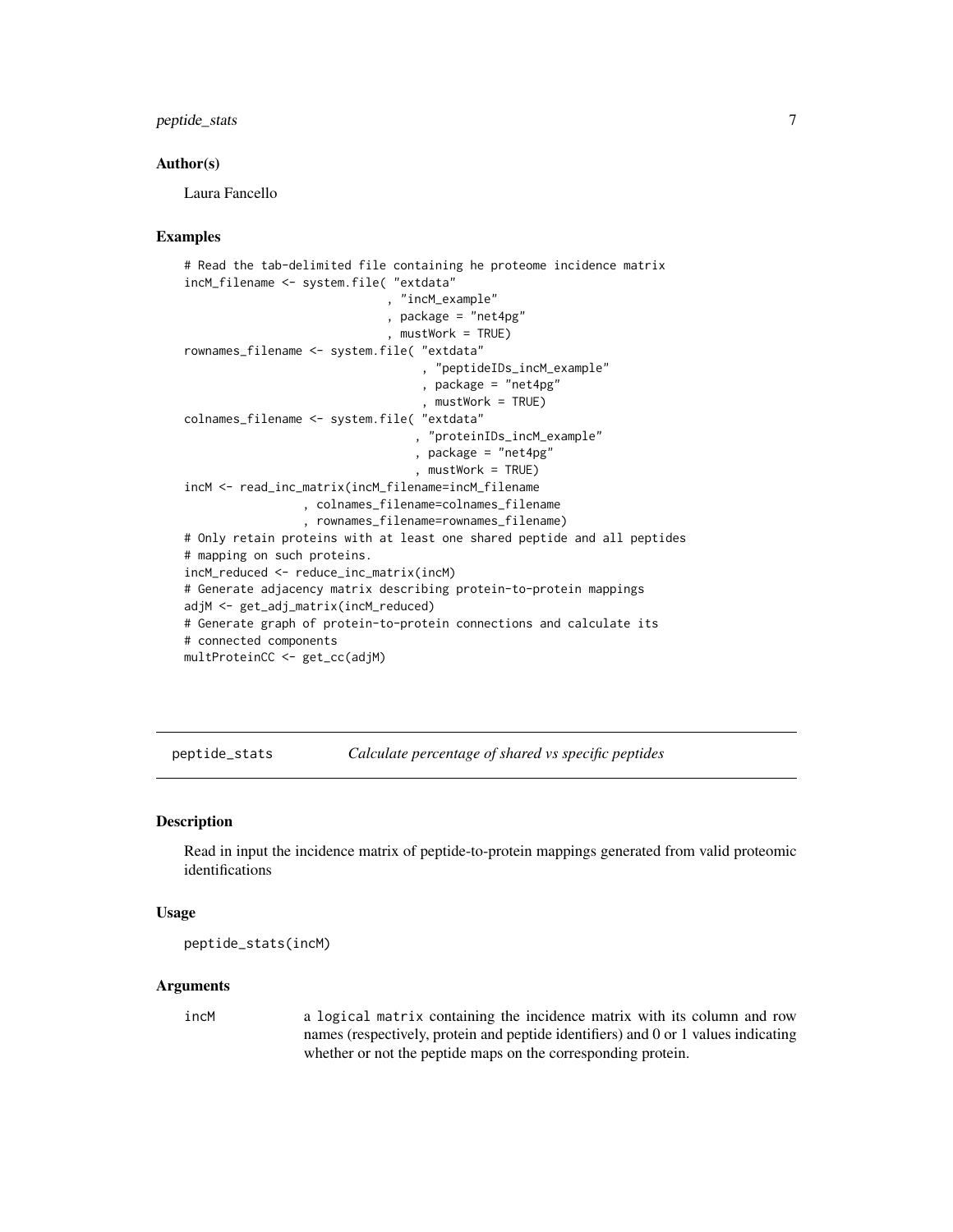#### <span id="page-7-0"></span>Value

a list of three elements: i. number of shared peptides; ii. number of specific peptides; iii. percentage of specific peptides

# Author(s)

Laura Fancello

#### Examples

```
# Read the tab-delimited file containing he proteome incidence matrix
incM_filename <- system.file( "extdata"
                              , "incM_example"
                             , package = "net4pg"
                              , mustWork = TRUE)
rownames_filename <- system.file( "extdata"
                                  , "peptideIDs_incM_example"
                                  , package = "net4pg"
                                   , mustWork = TRUE)
colnames_filename <- system.file( "extdata"
                                  , "proteinIDs_incM_example"
                                 , package = "net4pg"
                                 , mustWork = TRUE)
incM <- read_inc_matrix(incM_filename = incM_filename
                 , colnames_filename = colnames_filename
                 , rownames_filename = rownames_filename)
# Calculate percentage of shared vs specific peptides
peptideStatsOut <- peptide_stats(incM = incM)
```
plot\_cc *Plot peptide-to-protein mapping graph*

#### **Description**

Plot a bipartite subgraph representing the connected component to which the user-selected protein belongs. Peptide-to-protein mappings of that protein and of all other proteins belonging to the same CC are represented. The function takes in input a single Ensembl protein identifier (i.e. ENSPXXX for human, ENSMUSPXXX for mouse), it identifies the connected component it belongs to and plots all peptide-to-protein mappings of that connected component.

#### Usage

plot\_cc(prot, cc.proteins, cc.subincM, tagProt, tagContam, incM)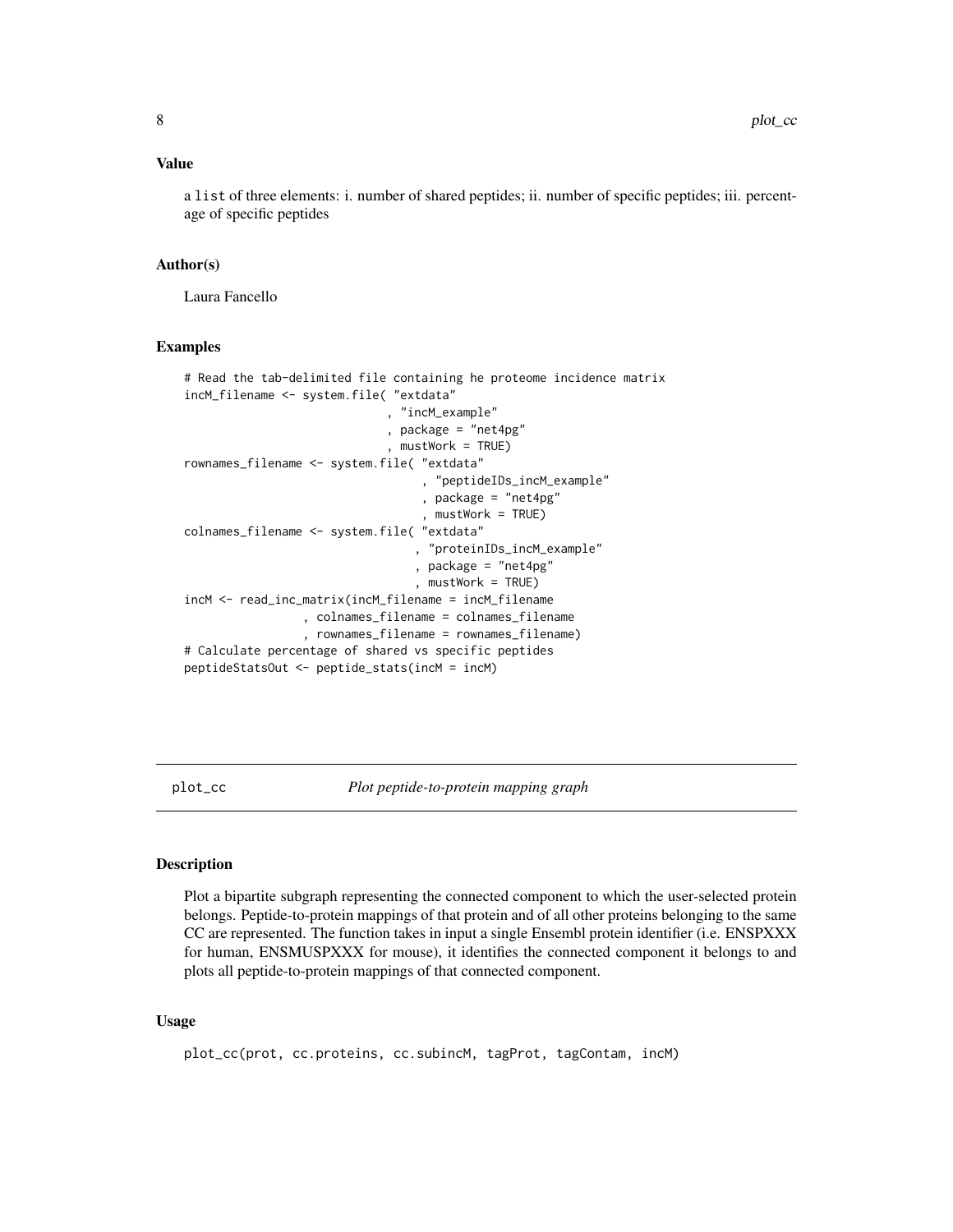#### plot\_cc 9

#### Arguments

| prot        | a character vector containing a single Ensembl identifier (i.e. ENSPXXXXXXXXXXX<br>for human, ENSMUSPXXXXXXXXXXX for mouse) of the protein of interest.                                                                                                                                                   |
|-------------|-----------------------------------------------------------------------------------------------------------------------------------------------------------------------------------------------------------------------------------------------------------------------------------------------------------|
| cc.proteins | a list of vectors (one for each connected component) containing protein<br>members of each connected component.                                                                                                                                                                                           |
| cc.subincM  | a list of matrices or vectors (one for each connected component) repre-<br>senting the incidence matrix of peptide-to-protein mappings for each connected<br>component; matrices are used if multiple peptides identify protein members of<br>that connected component, vectors if only a single peptide. |
| tagProt     | a character vector reporting the prefix of protein identifiers (for non contam-<br>inant proteins)                                                                                                                                                                                                        |
| tagContam   | a character vector reporting the tag which identifies contaminant proteins                                                                                                                                                                                                                                |
| incM        | a logical matrix containing the incidence matrix with its column and row<br>names (respectively, protein and peptide identifiers) names and 0 or 1 values<br>indicating whether or not the peptide maps on the corresponding protein.                                                                     |

# Value

a list of four elements: i. CC identifier; ii. protein members of the CC; iii. peptide members of the CC; iv. bipartite subgraph representing peptide-to-protein mapping of that CC (if multi-protein CC)

#### Author(s)

Laura Fancello

```
library(igraph)
# Read the tab-delimited file containing he proteome incidence matrix
incM_filename <- system.file( "extdata"
                             , "incM_example"
                             , package = "net4pg"
                             , mustWork = TRUE)
rownames_filename <- system.file( "extdata"
                                  , "peptideIDs_incM_example"
                                  , package = "net4pg"
                                   , mustWork = TRUE)
colnames_filename <- system.file( "extdata"
                                 , "proteinIDs_incM_example"
                                 , package = "net4pg"
                                 , mustWork = TRUE)
incM <- read_inc_matrix(incM_filename = incM_filename
                 , colnames_filename = colnames_filename
                 , rownames_filename = rownames_filename)
# Only retain proteins with at least one shared peptide and all peptides
# mapping on such proteins.
incM_reduced <- reduce_inc_matrix(incM)
# Generate adjacency matrix describing protein-to-protein mappings
adjM <- get_adj_matrix(incM_reduced)
```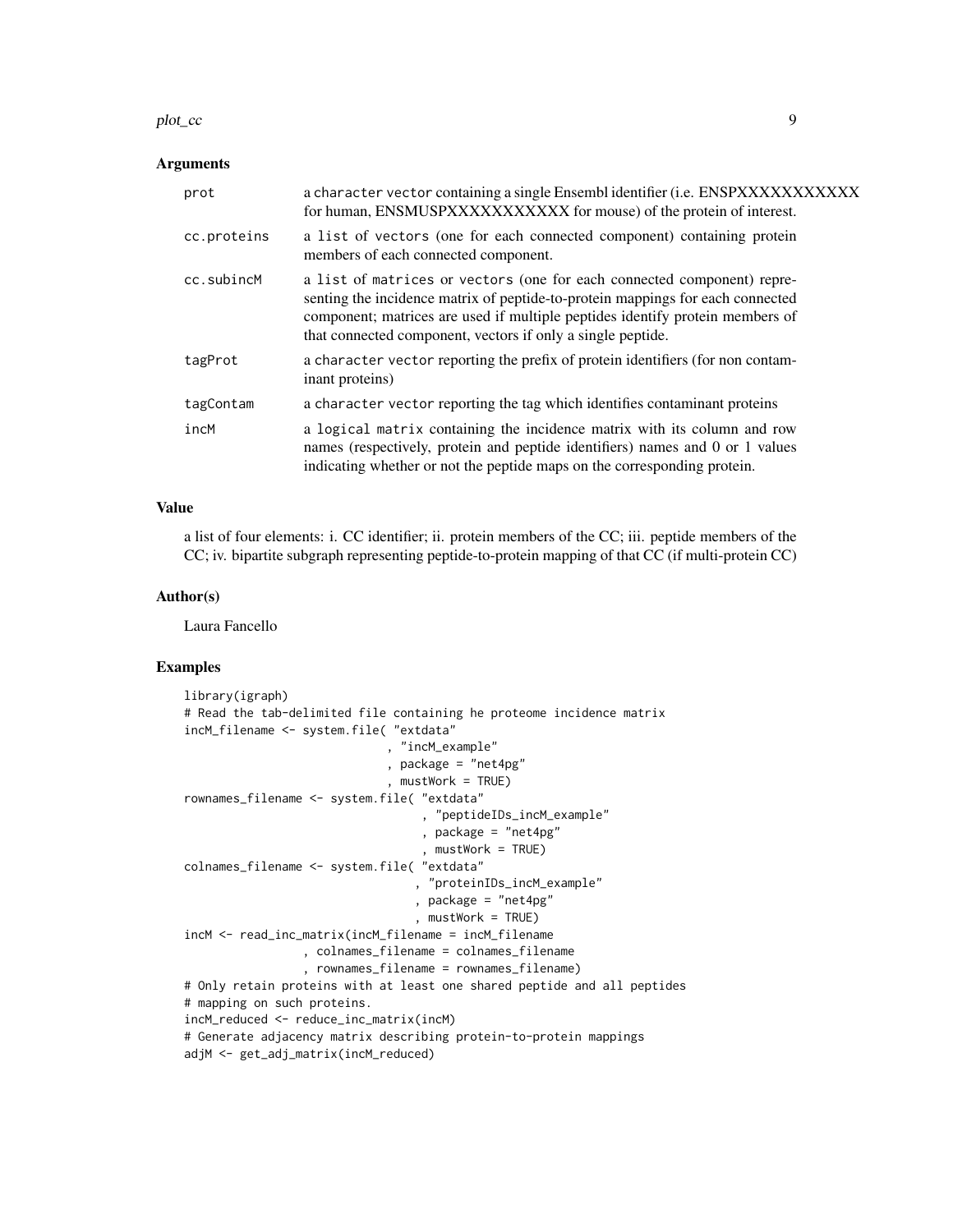```
# Generate graph of protein-to-protein connections and calculate its
# connected components
multProteinCC <- get_cc(adjM)
# For each connected component, extract peptides mapping on its protein
# members and the subset of the incidence matrix describing
# peptide-to-protein mappings
cc.peptides.incM <- cc_composition(cc.proteins = multProteinCC$cc
                                   , incM = incM)
# Plot bipartite graph representing peptide-to-protein mappings for the
# connected component of the protein of interest (in this toy example protein
# "ENSP261"; note that identifiers are not authentic but made up for the
# example)
subgraphCC <- plot_cc(prot="ENSP261"
        , cc.proteins=multProteinCC$ccs
        , cc.subincM=cc.peptides.incM$cc.subincM
        , tagProt = "ENSP"
        , tagContam="Contam"
        , incM=incM)
plot.igraph(subgraphCC$g
      , layout = layout_as_bipartite
      , edge.width = 1, edge.arrow.width = 0.3, vertex.size = 10
      , edge.arrow.size = 0.5, vertex.size2 = 3
      , vertex.label.cex = 0.8
      , asp = 0.35, margin = -0.1) +
title(paste0("Protein ENSP261 in CC #", subgraphCC$cc_id), line = -1)
```
read\_inc\_matrix *Read incidence matrix of proteomic identifications*

#### Description

Read in input the incidence matrix of peptide-to-protein mappings generated from valid proteomic identifications.

#### Usage

```
read_inc_matrix(incM_filename, colnames_filename, rownames_filename)
```
#### Arguments

incM\_filename the name of the tab-delimited file containing incidence matrix values; the input incidence matrix must contain along the columns protein identifiers and along the rows peptides; each cell must contain a 1 or 0 value indicating whether or not the peptide maps on the corresponding protein.

<span id="page-9-0"></span>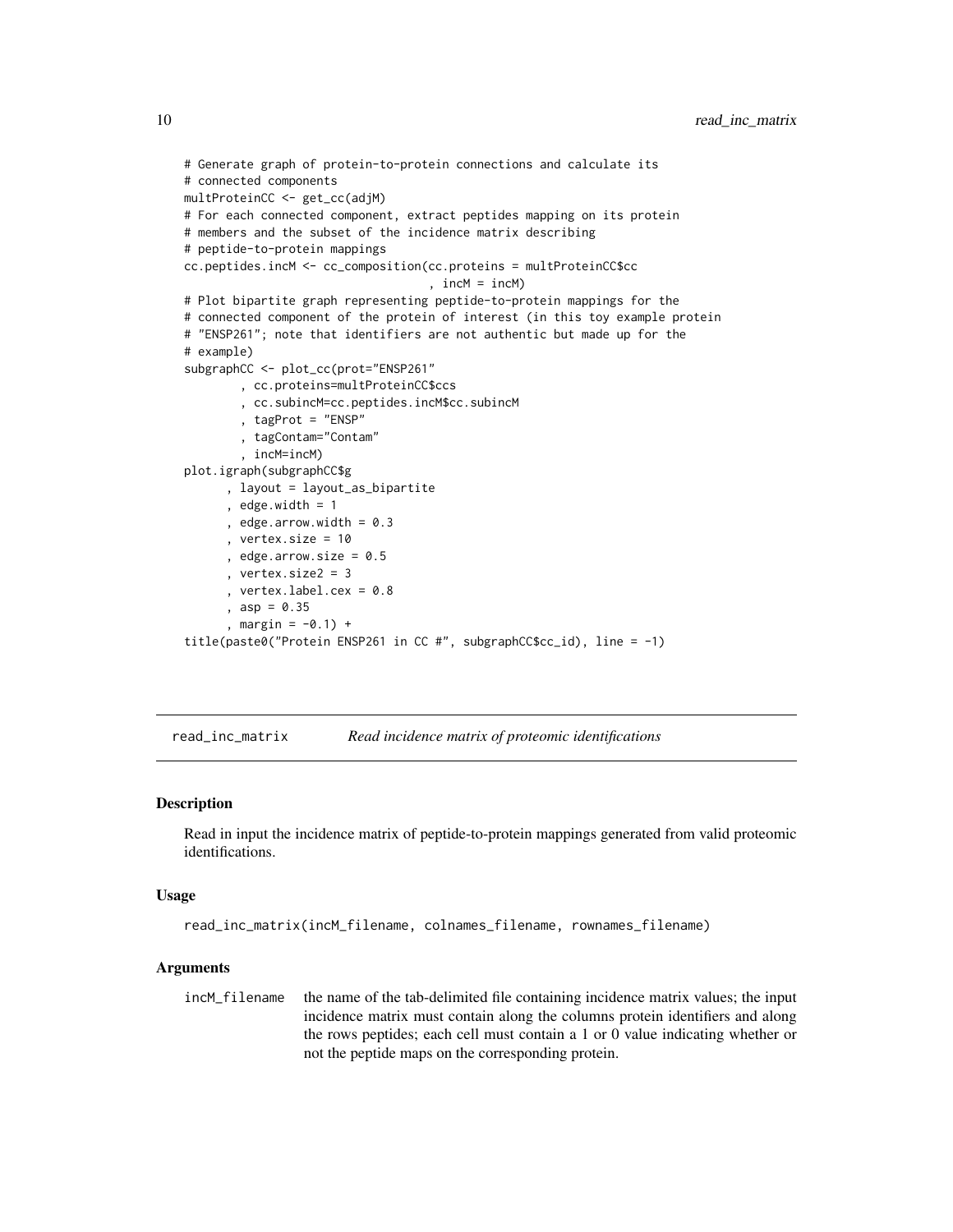<span id="page-10-0"></span>colnames\_filename

name of the file containing incidence matrix column names, which are protein identifiers. The file must contain one identifier per line. Protein identifiers must be in Ensembl format (i.e., ENSPXXXXXXXXXXX for human).

#### rownames\_filename

name of the file containing incidence matrix row names, which are peptide identifiers. The file must contain one identifier per line. Peptide identifiers can be in any format (i.e. numeric identifiers, amino acid sequences, ...)

#### Value

a logical matrix containing the incidence matrix with its column and row names (respectively, protein and peptide identifiers) and 0 or 1 values indicating whether or not the peptide maps on the corresponding protein.

#### Author(s)

Laura Fancello

#### Examples

```
# Read the tab-delimited file containing he proteome incidence matrix
incM_filename <- system.file( "extdata"
                             , "incM_example"
                             , package = "net4pg"
                             , mustWork = TRUE)
rownames_filename <- system.file( "extdata"
                                  , "peptideIDs_incM_example"
                                  , package = "net4pg"
                                   , mustWork = TRUE)
colnames_filename <- system.file( "extdata"
                                  , "proteinIDs_incM_example"
                                 , package = "net4pg"
                                 , mustWork = TRUE)
incM <- read_inc_matrix(incM_filename = incM_filename
                 , colnames_filename = colnames_filename
                 , rownames_filename = rownames_filename)
```
<span id="page-10-1"></span>reduce\_inc\_matrix *Reduce size of incidence matrix for downstream analyses*

#### Description

Reduce the size of the incidence matrix describing peptide-to-protein mappings to ease downstream analyses. The original incidence matrix is reduced to only contain proteins with at least one shared peptide and all peptides mapping on such proteins. This means that only proteins ambiguously identified are retained, which is the most interesting ones when studying ambiguity of protein identifications.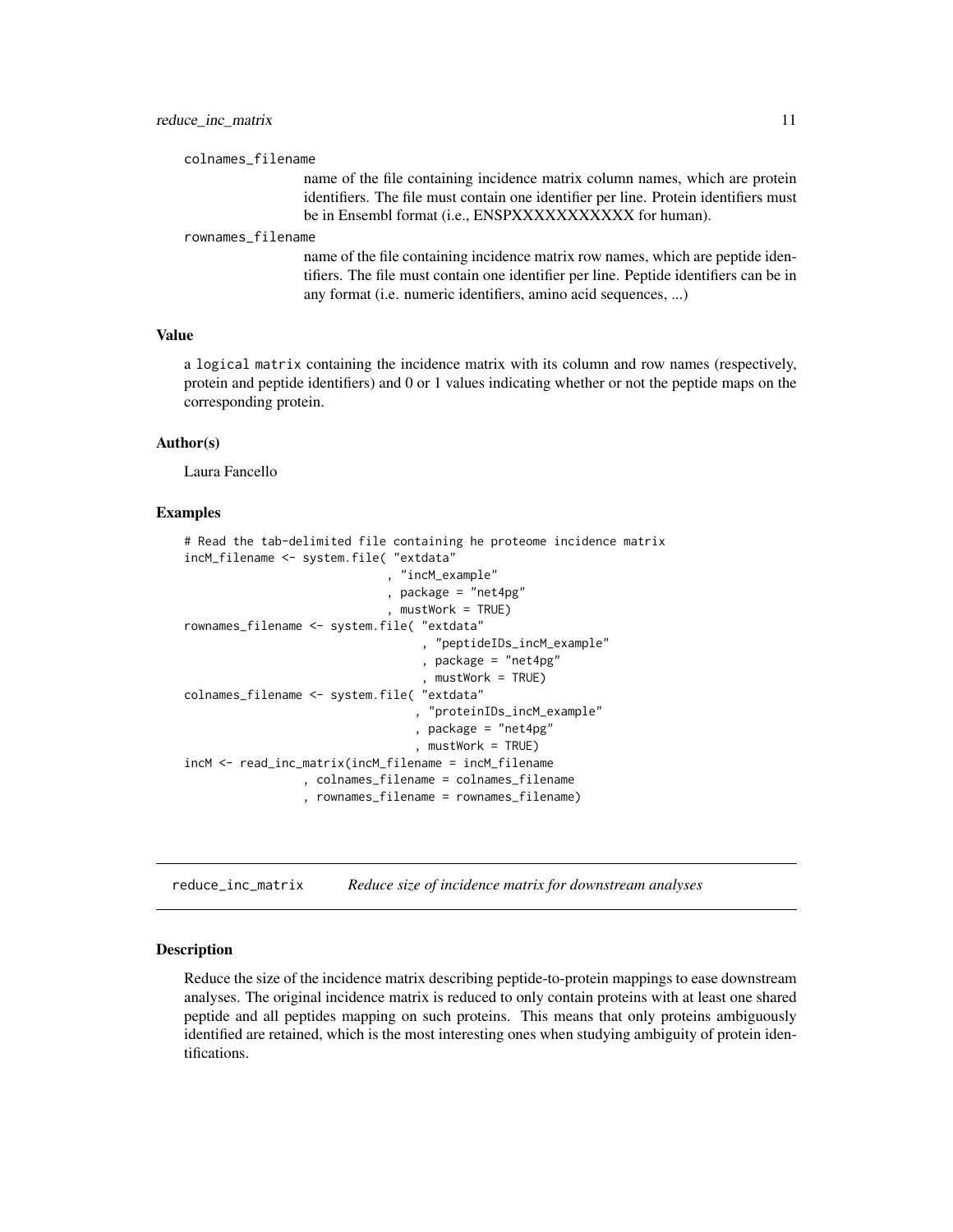#### <span id="page-11-0"></span>Usage

reduce\_inc\_matrix(incM)

#### Arguments

```
incM a logical matrix containing the incidence matrix with its column and row
                 names (respectively, protein and peptide identifiers) and 0 or 1 values indicating
                 whether or not the peptide maps on the corresponding protein.
```
# Value

a logical matrix containing a smaller incidence matrix (with column and row names respectively reporting protein and peptide identifiers) and 0 or 1 values indicating whether or not the peptide maps on the corresponding protein. Only proteins with at least one shared peptide and all peptides mapping on such protein are reported in such reduced incidence matrix.

#### Author(s)

Laura Fancello

#### Examples

```
# Read the tab-delimited file containing he proteome incidence matrix
incM_filename <- system.file("extdata"
                             , "incM_example"
                             , package = "net4pg"
                              , mustWork = TRUE)
rownames_filename <- system.file("extdata"
                                   , "peptideIDs_incM_example"
                                  , package = "net4pg"
                                   , mustWork = TRUE)
colnames_filename <- system.file("extdata"
                                  , "proteinIDs_incM_example"
                                 , package = "net4pg"
                                 , mustWork = TRUE)
incM <- read_inc_matrix(incM_filename = incM_filename
                 , colnames_filename = colnames_filename
                 , rownames_filename = rownames_filename)
# Only retain proteins with at least one shared peptide and all peptides
# mapping on such proteins.
incM_reduced <- reduce_inc_matrix(incM)
```
transcriptome\_filter *Perform transcriptome-informed post-hoc filtering*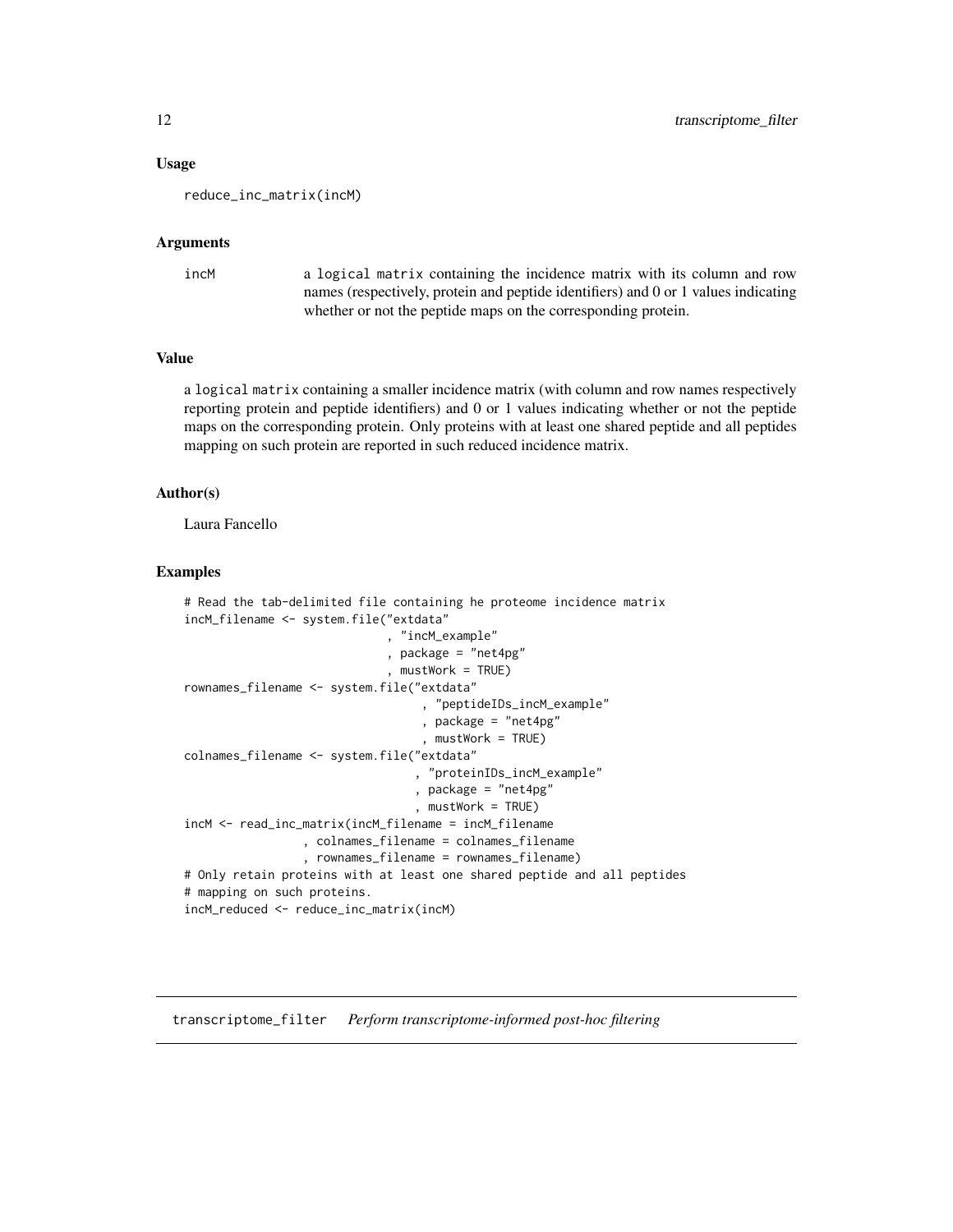#### Description

Implement the transcriptome-informed post-hoc filtering strategy. This strategy aims to reduce the ambiguity of protein identifications by exploiting sample-matched transcriptome information, when available. First, it takes in input the set of transcripts expressed in the sample-matched transcriptome (reported using the transcript identifier in Ensembl format, i.e., ENSTXXXX for human) and removes from proteomic identifications: i. all proteins with no expressed transcripts and peptides exclusively mapping on removed proteins ("all"); or ii. only those exclusively identified by shared peptides and peptides exclusively mapping on removed proteins ("sharedOnly"); or iii. only those exclusively identified by shared peptides, whose peptides are shared with at least one protein with expressed transcript, so they are not to be removed ("sharedNoRemove")

#### Usage

```
transcriptome_filter(
  incM,
  exprTranscriptsFile,
  proteinToTranscriptFile,
  tagContam,
  remove
)
```
#### Arguments

| incM                    | a logical matrix containing the incidence matrix with its column and row<br>names (respectively, protein and peptide identifiers) and 0 or 1 values indicating<br>whether or not the peptide maps on the corresponding protein.                                                                                                                                                                                                                                                                        |
|-------------------------|--------------------------------------------------------------------------------------------------------------------------------------------------------------------------------------------------------------------------------------------------------------------------------------------------------------------------------------------------------------------------------------------------------------------------------------------------------------------------------------------------------|
| exprTranscriptsFile     |                                                                                                                                                                                                                                                                                                                                                                                                                                                                                                        |
|                         | the name of the file containing the set of transcripts expressed in the sample-<br>matched transcriptome (one per line). Transcript identifiers must be in the En-<br>sembl format (i.e., ENSTXXXXXXXXXXX for human)                                                                                                                                                                                                                                                                                   |
| proteinToTranscriptFile |                                                                                                                                                                                                                                                                                                                                                                                                                                                                                                        |
|                         | the name of a tab-delimited file with protein identifiers in the first column and the<br>corresponding transcript identifiers in the second column. Protein and transcript<br>identifiers must be in the Ensembl format (i.e. ENSPXXXXXXXXXXX and<br>ENSTXXXXXXXXXXX for human)                                                                                                                                                                                                                        |
| tagContam               | a character vector reporting the tag which identifies contaminant protein                                                                                                                                                                                                                                                                                                                                                                                                                              |
| remove                  | character vector indicating whether to remove: i. all proteins with no ex-<br>pressed transcripts and peptides exclusively mapping on removed proteins ("all");<br>ii. only those exclusively identified by shared peptides and peptides exclusively<br>mapping on removed proteins ("sharedOnly"); iii. only those exclusively identi-<br>fied by shared peptides, whose peptides are shared with at least one protein with<br>expressed transcript, so they are not to be removed ("sharedNoRemove") |

#### Value

a matrix representing a filtered incidence matrix of peptide-to-protein mapping obtained by transcriptomeinformed filtering.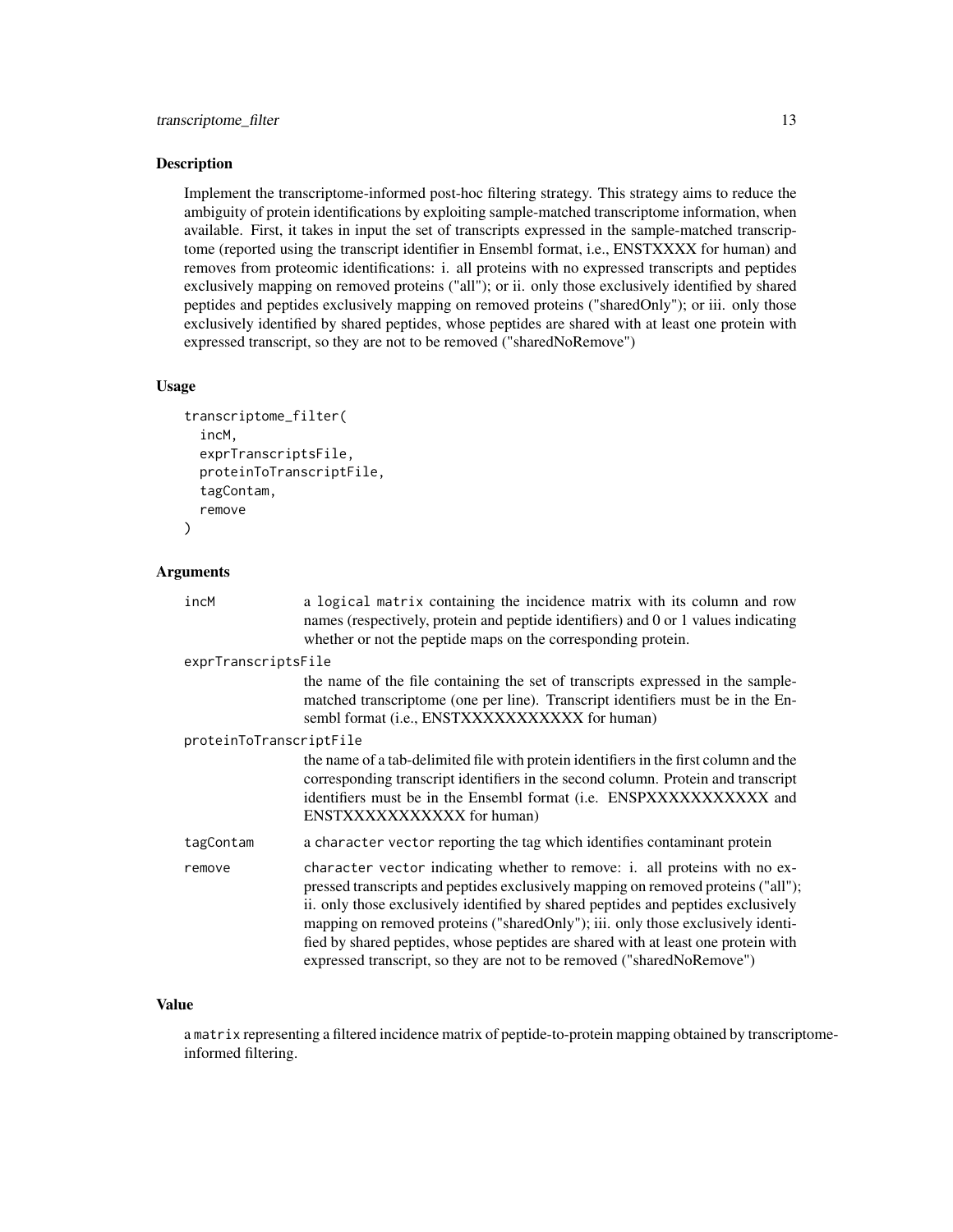#### Author(s)

Laura Fancello

```
# Read the tab-delimited file containing the proteome incidence matrix
incM_filename <- system.file("extdata"
                             , "incM_example"
                             , package = "net4pg"
                             , mustWork = TRUE)
rownames_filename <- system.file("extdata"
                                  , "peptideIDs_incM_example"
                                  , package = "net4pg"
                                  , mustWork = TRUE)
colnames_filename <- system.file("extdata"
                                 , "proteinIDs_incM_example"
                                 , package = "net4pg"
                                 , mustWork = TRUE)
incM <- read_inc_matrix(incM_filename = incM_filename
                 , colnames_filename = colnames_filename
                 , rownames_filename = rownames_filename)
# Perform transcriptome-informed post-hoc filtering
exprTranscriptsFile <- system.file("extdata"
                                   , "expressed_transcripts.txt"
                                   , package = "net4pg"
                                   , mustWork = TRUE)
protein2transcriptFile <- system.file("extdata"
                                        , "protein_to_transcript"
                                        , package = "net4pg"
                                        , mustWork = TRUE)
incM_filtered <- transcriptome_filter(incM
                         , exprTranscriptsFile = exprTranscriptsFile
                         , proteinToTranscriptFile = protein2transcriptFile
                         , tagContam = "Contam"
                         , remove = "all")
```